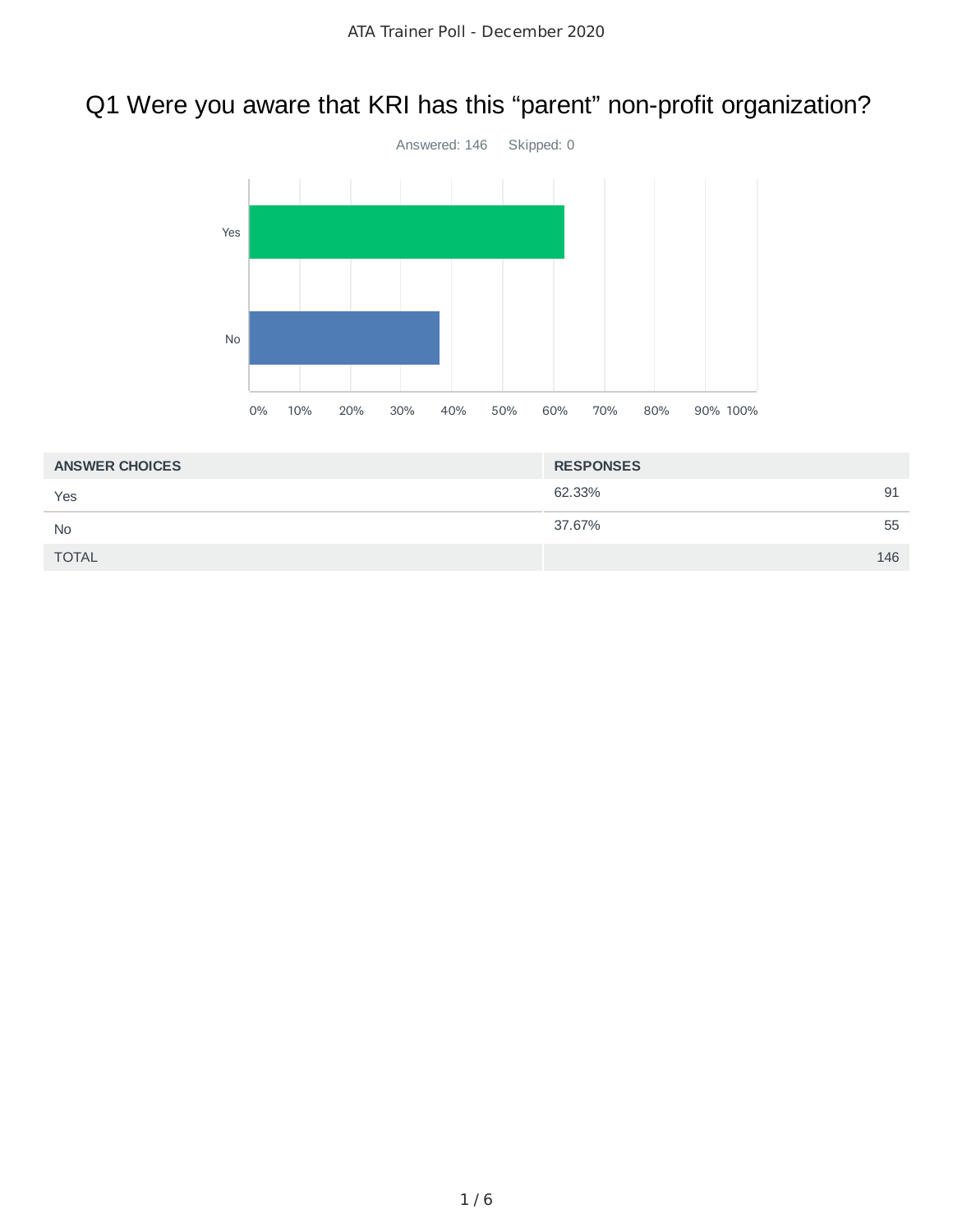#### Q2 Do you have any concerns about this relationship (please check all that apply)?



| <b>ANSWER CHOICES</b>                                                                                                                                            | <b>RESPONSES</b> |    |
|------------------------------------------------------------------------------------------------------------------------------------------------------------------|------------------|----|
| No, I don't have any concerns                                                                                                                                    | 13.79%           | 20 |
| I am concerned that the SSSC is a religious non-profit organization                                                                                              | 38.62%           | 56 |
| I am concerned that the SSSC is not transparent enough                                                                                                           | 62.76%           | 91 |
| I am concerned that the SSSC is not democratic or representative enough (across geographical, religious, or any other<br>dimension present within our community) | 64.83%           | 94 |
| I am concerned by the connections to the for-profit businesses                                                                                                   | 33.79%           | 49 |
| Other (please specify)                                                                                                                                           | 13.10%           | 19 |
| Total Respondents: 145                                                                                                                                           |                  |    |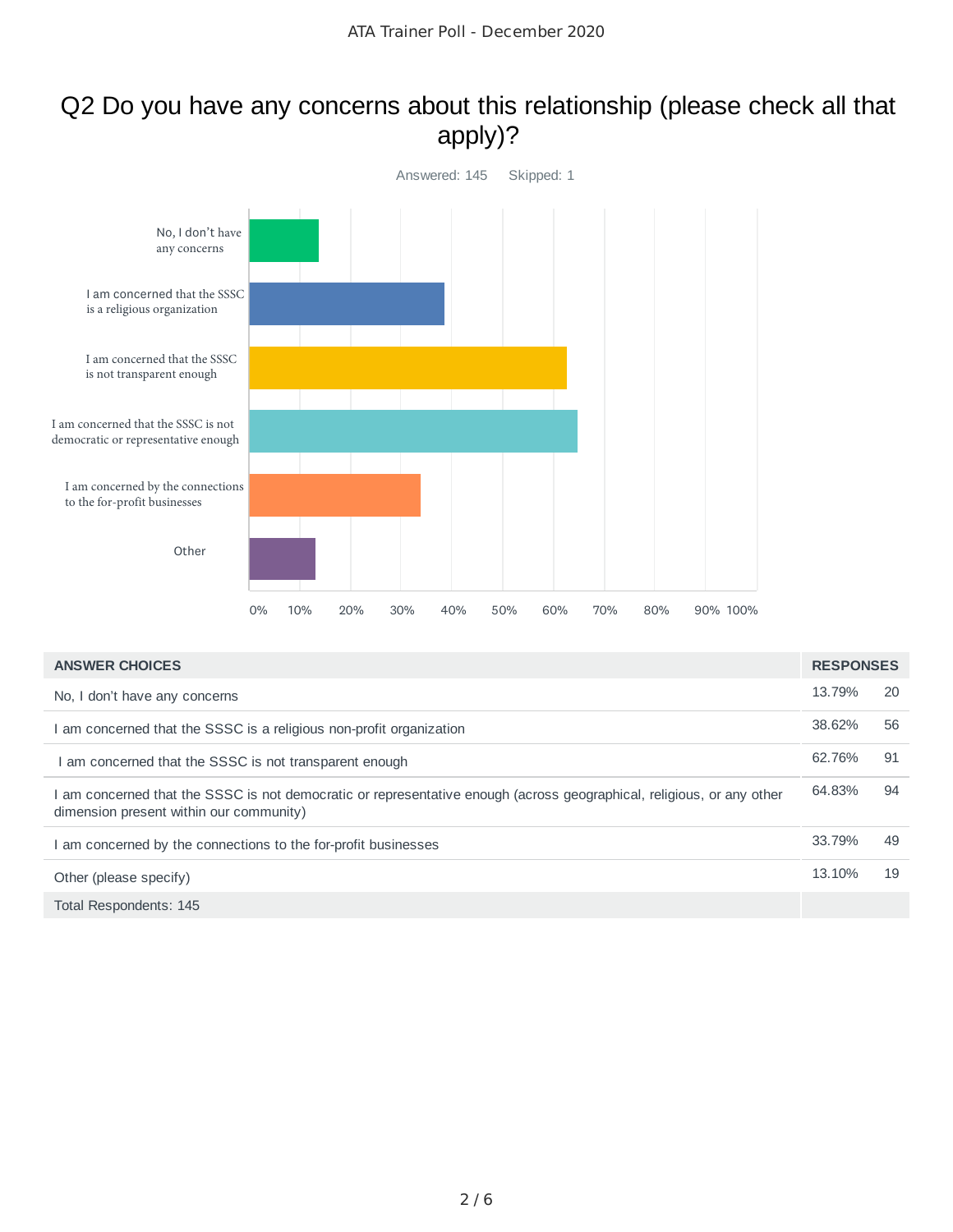Q3 There will be a commission beginning soon, made up of some SSSC board members, some KRI board members, one of the Dharmic attorneys, KRI's CEO (Amrit Singh), the SSSC Executive Director (Satwant S), and 3 teacher trainers, to explore possible solutions to these issues and concerns. Would you like to be considered for one of the three trainer participants (to be randomly chosen from all interested trainers)?



| <b>ANSWER CHOICES</b>                                    | <b>RESPONSES</b> |     |
|----------------------------------------------------------|------------------|-----|
| No, I am not interested                                  | 88.89%           | 128 |
| Yes, and my email where you can contact me about this is | 11.11%           | 16  |
| <b>TOTAL</b>                                             |                  | 144 |

Of the 16 people who expressed interest here, plus two who expressed interest after the Summit, KRI randomly selected 3 to serve on this commission. Those 3 are:

 Sotantar Singh (Italy) Ravijot Kaur (USA) Siri Kar Singh (France)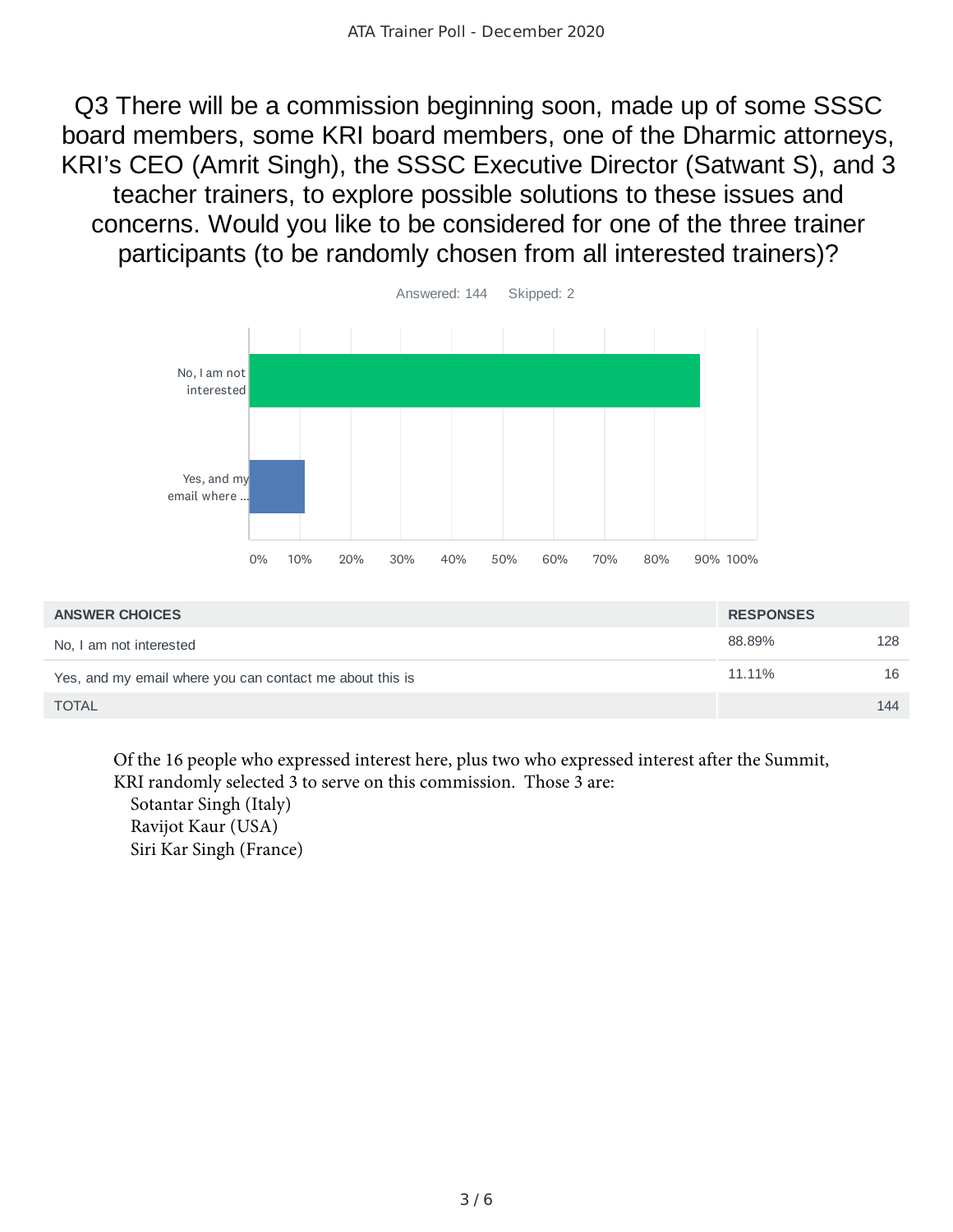# Q4 Are you interested in possibly serving on the KRI board of directors?



| <b>ANSWER CHOICES</b>                                               | <b>RESPONSES</b> |     |
|---------------------------------------------------------------------|------------------|-----|
| No, I am not interested at this time                                | 89.51%           | 128 |
| Yes, and my email where you can contact me with more information is | 10.49%           | 15  |
| <b>TOTAL</b>                                                        |                  | 143 |

Someone from the KRI board will be in touch with everyone who expressed an interest.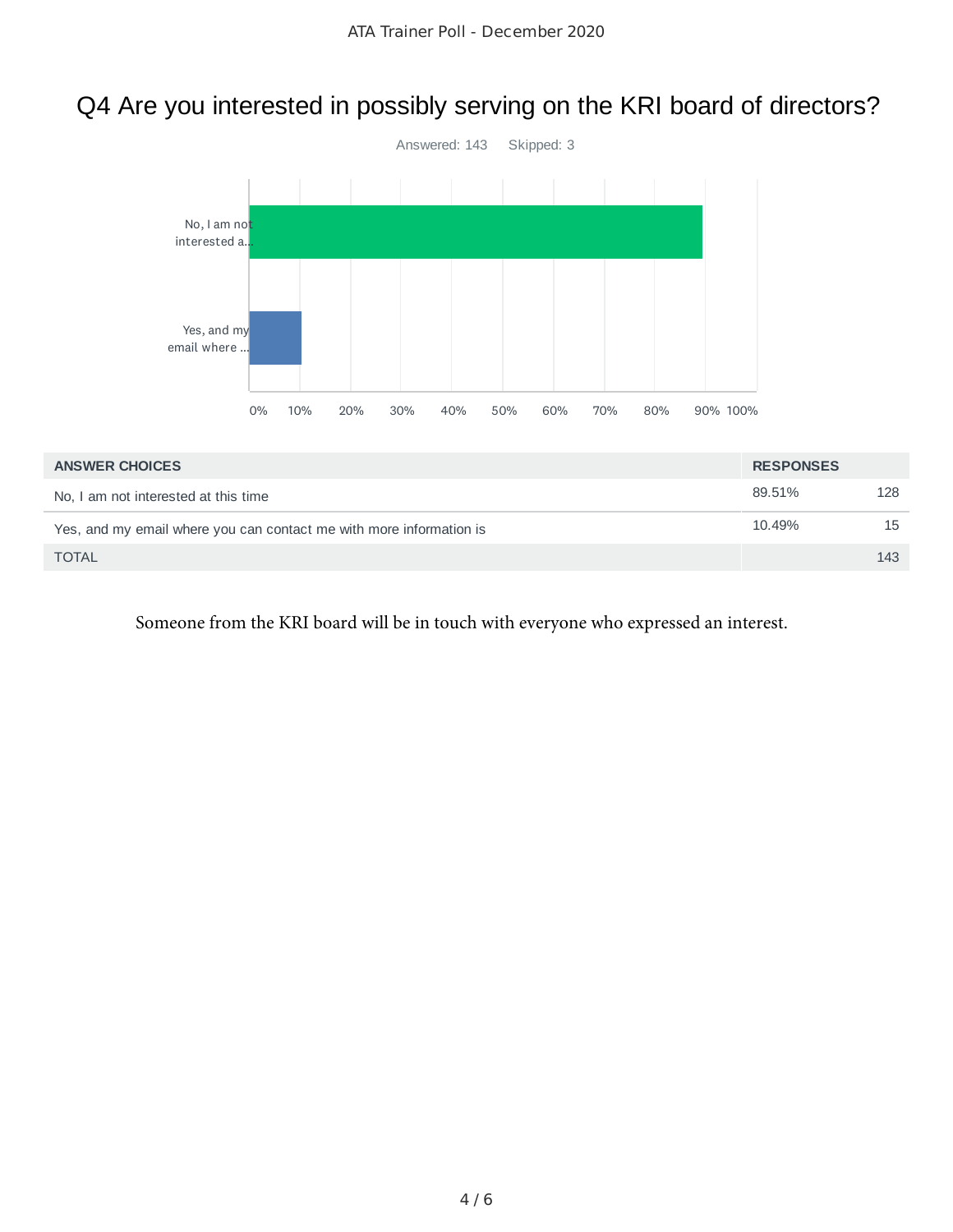## Q5 Are you an Intern, Associate, or Professional trainer and feeling stuck, abandoned, floundering or at all lost in the ATA process? If so, someone from KRI will reach out to help!



| <b>ANSWER CHOICES</b>       | <b>RESPONSES</b> |
|-----------------------------|------------------|
| No, I am good!              | 93.57%<br>131    |
| Yes, and please email me at | 6.43%<br>9       |
| <b>TOTAL</b>                | 140              |

Hari Charn will be in touch with everyone who asked for assistance.